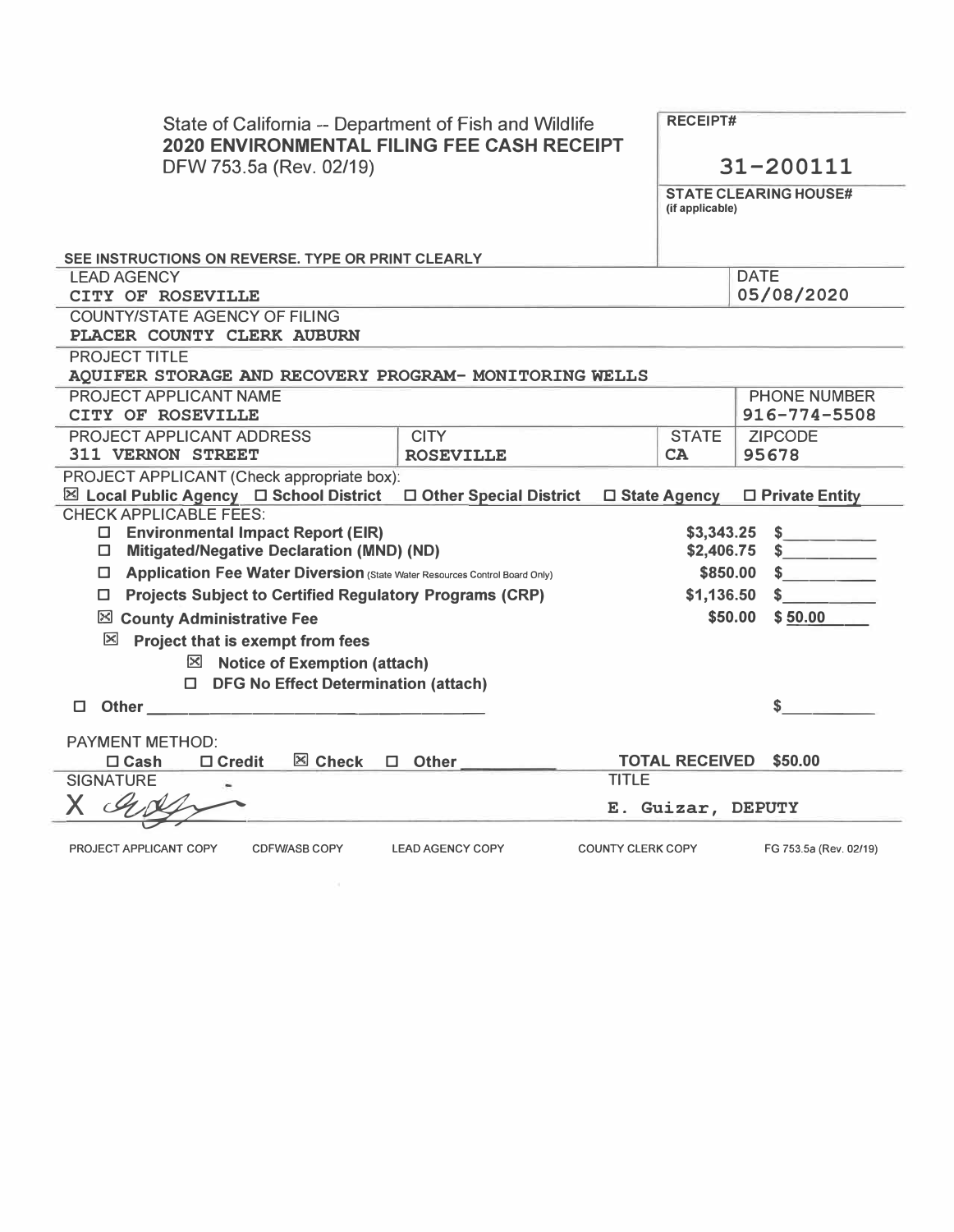

## **NOTICE OF EXEMPTION**

**To:** Placer County Clerk Recorder's Office 2954 Richardson Drive Auburn, CA 95603

COUNT

**From:** City of Roseville Development Services Dept. 311 Vernon Street Roseville, CA 95678

**Project Title:** Aquifer Storage and Recovery Program - Monitoring Wells

**Proiect Location:** See attached map identifying proposed monitoring well site locations within the City of Roseville, as follows: 1701 Pleasant Grove Boulevard, 7621 Painted Desert Drive, 805 Cirby Way, 1270 Pleasant Grove Boulevard, 1550 Maidu Drive, 260 Trestle Road, 10200 Fairway Drive, and 8025 Industrial Avenue.

**Proiect Description:** Consistent with the City of Roseville Aquifer Storage and Recovery Program, the City of Roseville Environmental Utilities Department proposes installation of up to eight monitoring wells at the locations described above. The wells would be used only to obtain hydrogeologic data to evaluate the feasibility of potential future aquifer storage and recovery well locations. AH wells sites are located in previously disturbed areas and/or areas that do not contain sensitive environmental resources. Construction would occur during normal business hours, Monday-Friday between 7:00AM. and 7:00P.M. Site security and safety provisions will be implemented during well construction and operation.

**Public Agency Approving Project:** Roseville City Council

**Agency Carrying Out Proiect: City** of Roseville Department of Environmental Utilities

**Reason why this Project is Exempt:** This project is exempt as defined in Section 15306 of CEQA Guidelines which states that a project may be exempt from CEQA as a Class 6 exemption if **it**  "consists **of ...** basic data collection, research, experimental management, and resource evaluation activities which **do not** result **in a** serious or major disturbance **to** an environmental resource. These may be strictly for information gathering purposes, or as part of a study leading to an action which a public agency has not yet approved, adopted, or funded." Also applicable are Sections 15303 (Class 3 - new construction or conversion of small structures) and 15304 (Class 4 - minor alterations to land). These Exemption classes allow for the construction of small new facilities or structures and minor alterations in the condition of land, water or vegetation.

The proposed wells **will** be installed in already developed or disturbed areas that do not contain sensitive resources and consequently the Class 6, 3 and 4 Categorical Exemptions apply.

**Lead Agency Contact Person:** Jason Marks, Environmental Utilities Department (916) 774-5508.

| Signature:<br><b>Terri Shirhall</b>            |                                                 | Date: April 24, 2020                                                                         |  |
|------------------------------------------------|-------------------------------------------------|----------------------------------------------------------------------------------------------|--|
| FILED                                          | <b>Environmental Coordinator</b><br>$20 - 0111$ | 8 2020<br>$\mathbf{0}$<br>MAY<br><b>POSTED</b><br><b>Through</b><br>RYAN RONGO, COUNTY CLERK |  |
| MAY 082020<br><b>TY CLERK OF PLACER COUNTY</b> |                                                 | B٧<br>Deputy Clerk                                                                           |  |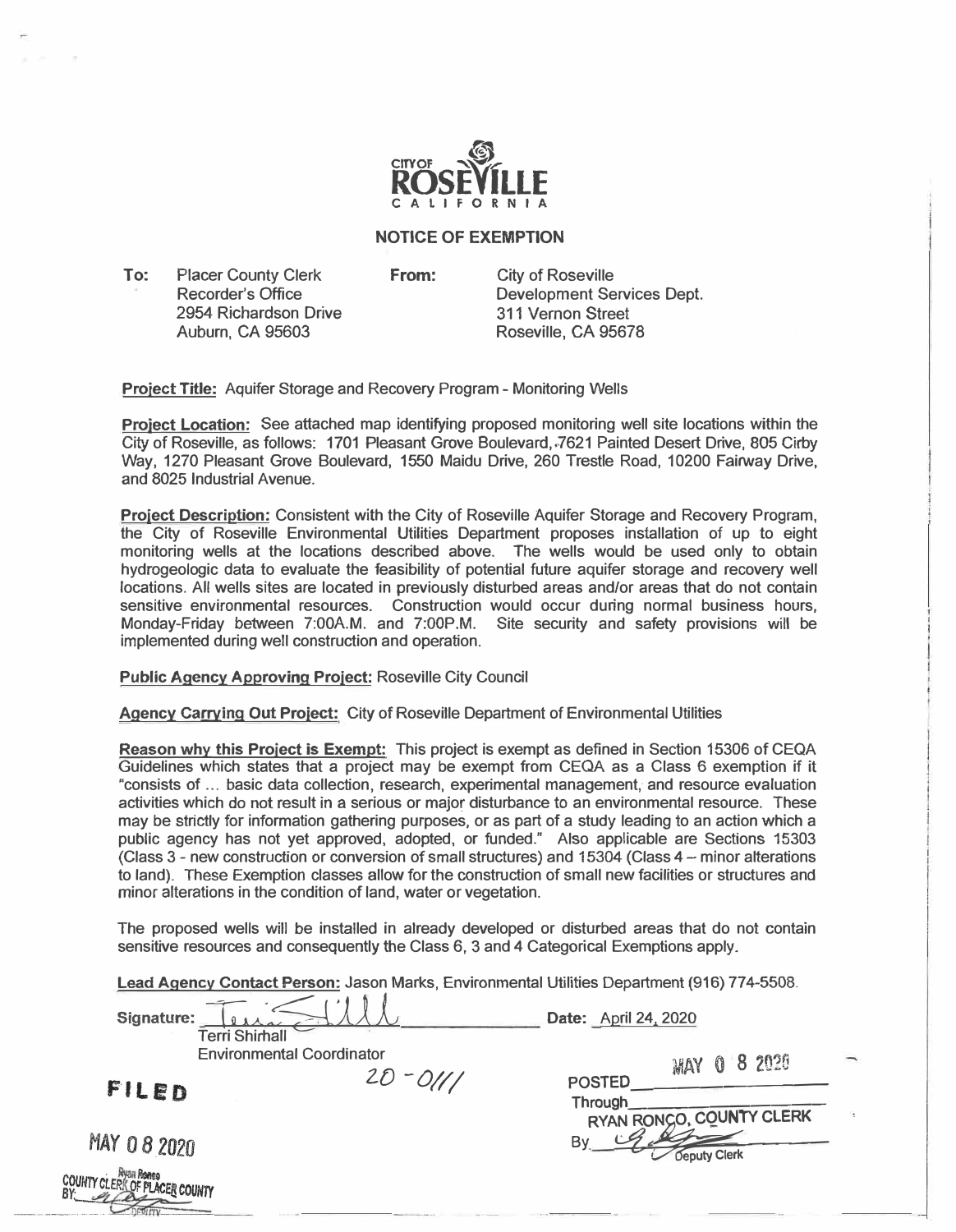